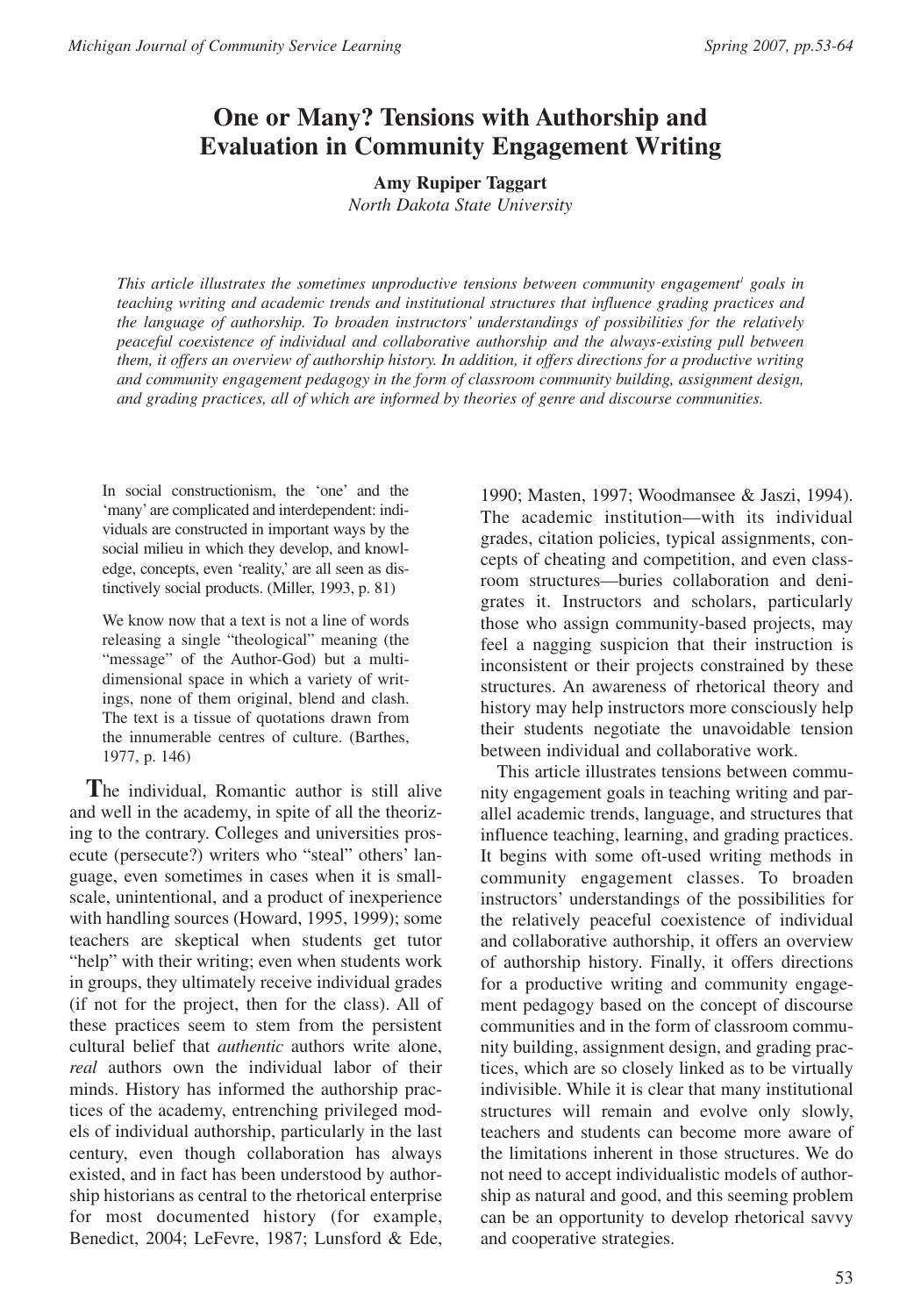# Authorship Models in Community Engagement Classes

Those who are familiar with experiential pedagogies and scholarship recognize that there are widely varying uses for writing across the disciplines in experiential or community engagement classes. Nurses ask their students to write protocols of a field experience; biologists ask students to create documents that explain environmental phenomena in lay terms; communications professors ask students to create field logs of observations regarding organizational communication they witness in their community agency work. Community engagement pedagogies such as service-learning are useful to teaching a breadth of writing strategies, genres, and skills; conversely, writing helps to facilitate learning and the reinforcement of learning in such classes (the Write to Learn model). While any categorization of models is inherently limiting and limited, I would like to highlight four models of authorship suggested by typical community engagement projects: (1) individual authorship for the audience of self and teacher, (2) cross-demographic student writing groups, (3) writers collaborating with or writing for agencies, and (4) community writing groups. Though this division seems to move from clearly individual to completely collaborative projects, I hope to illustrate how even the most individual projects can be viewed as collaborative, and, conversely, how there is some individual work in most collaborative projects. The dividing line may be more arbitrary than it appears. A brief discussion of each model follows.

# *Writing for Self and Teacher*

Many community engagement professors such as Herzberg (1994), Anson (1997), and Cooper (1998) use journals as mechanisms for critical reflection. In fact, this type of writing may be the most commonly used in service-learning courses.<sup>2</sup> Students may read articles or other materials related to service, communities, or social action in conjunction with often-brief service commitments. Either during or after they work in the community, students reflect on their experiences in journals. They may be given prompts, asked to tie their experiences to things read in class, or allowed to consider any issues or events that strike them as connected to their community experiences. One of the primary pedagogical goals in such classrooms is consciousness-raising or enhancement of students' abilities to read their social worlds. To deepen the experience and challenge students' thought further, teachers sometimes respond to the journals (e.g., Anson).

Of the four models I will discuss here, this one fits best within academic institutional constraints because of its focus on individual responses. These students may work in communities in more sophisticated ways in the future, may vote more intelligently as a result, or may become more critical readers of their own assumptions, though even these outcomes are not assured, as Herzberg (1994) argues in *Community Service and Critical Teaching*: "I do not believe that questions about social structures, ideology, and social justice are automatically raised by community service" (p. 309). Though journal writing on the surface seems to be a clear example of individual authorship, depending on how we define collaboration and how the task is structured, even it could be seen as collaborative. A social constructionist stance suggests that students' experiences are largely defined by the people with whom they interact in the community setting, their views influenced by their fellow students and teachers in discussion sessions and by the things they read in conjunction with the classes. The journals are a dialogue with experience, weaving intertextual threads often unconsciously. And when a teacher reads and responds dialogically to the journal, a layer of collaboration is added.

# *Cross-Demographic Student Writing Groups*

The second model—the cross-demographic student writing group—may take varied forms but here is represented by the Writing Partners program implemented since 1997 at Texas Christian University and since adopted at multiple other institutions (Texas Wesleyan University, Christopher Newport University, Oklahoma City University, Sacramento State University, and North Dakota State University). The program pairs elementary or middle school and college students in textual exchange, involving letter writing, a writing workshop, and sometimes a publication celebration. Authorship for Writing Partners is a process of give-and-take across discourse communities—not communities unfamiliar with each other, but significantly different nonetheless. The authoring authority is thus in flux. Each student seemingly "owns" his or her work, yet influence comes from the partner-as-audience, particularly in the letter exchange (Hessler & Taggart, 2004). Writing Partners brings writer-audience collaboration to the foreground. While less deliberately reciprocal in construction, tutor and mentor programs similarly often involve the kinds of immediate dialogue and co-construction of text that collaboration theorists would deem productively collaborative and social constructionists might consider to involve the communal development of knowledge. The apparently individually-authored products bear the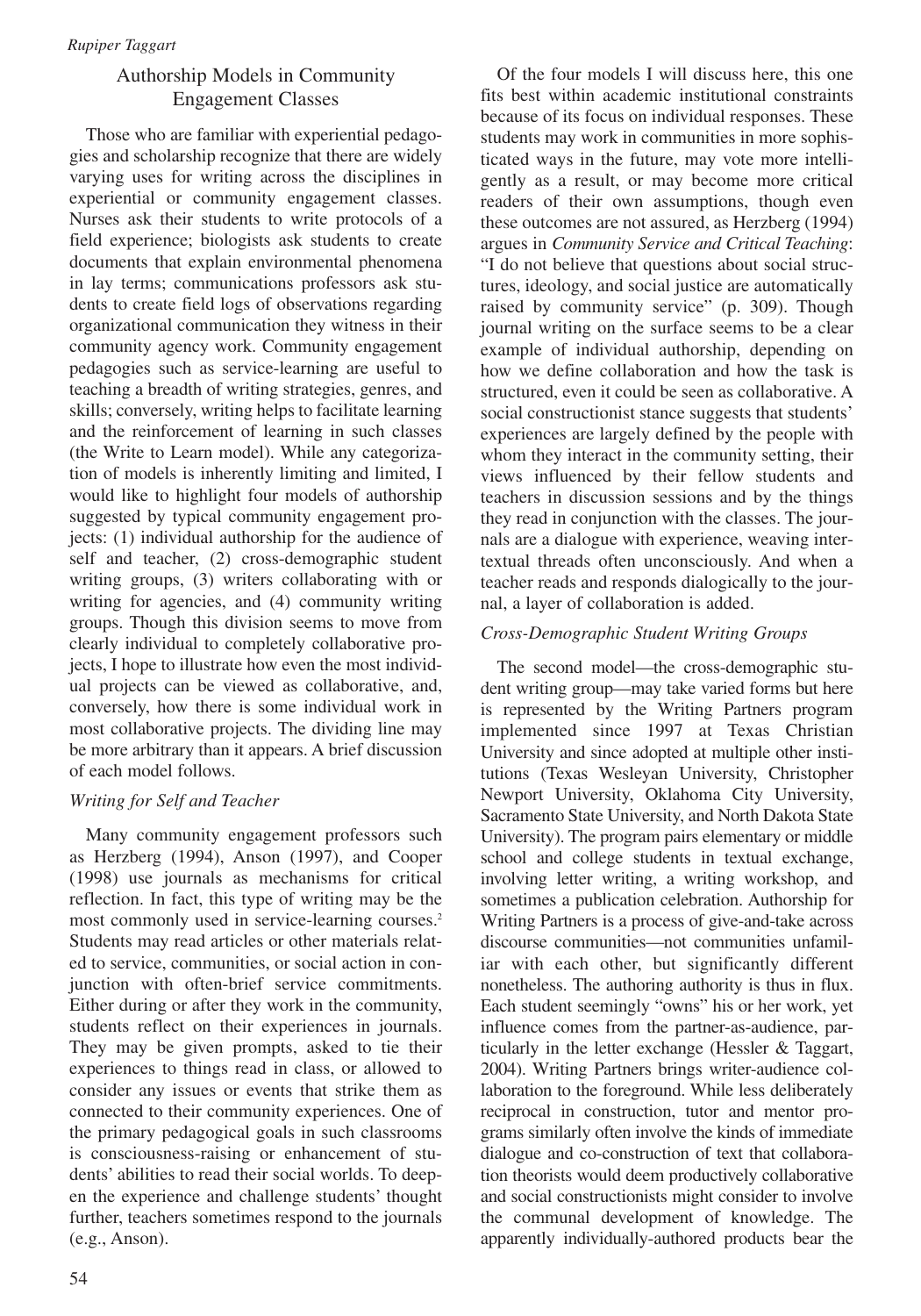imprint of both tutor and tutee.

#### *Writer-Agency Collaborations*

Professional writing projects completed in internships, cooperative education courses, and field experience arrangements are just a few models of writer-agency collaboration. Increasingly, the field of professional and technical writing is embracing service-learning as well, as scholars in this subfield argue it provides increased opportunities to consider ethics and the role of professional and technical writing in citizenship (Dubinsky, 2002; Sapp & Crabtree, 2002). This type of project involves having a student or a group of students write documents for a community agency. In service-learning, these agencies are typically nonprofit, yet the learning outcomes are often quite similar to internships and other work with for-profit corporations, involving experience with professional genres, project management, software programs commonly used to produce professional documents, and development of textual negotiation skills.

Several of the classes I have taught at Texas Christian University and North Dakota State University fit this third community engagement and writing format. For instance, two of the earliest classes of this type that I taught were paired with five agencies in the Tarrant Area<sup>3</sup> Food Bank network; the students worked in teams on both what are traditionally considered individually-authored and collaboratively-authored projects for each of the five nonprofit organizations. The individuallyauthored projects, while drafted alone, often used interviews conducted together as resources and ultimately went into a pool from which the best were chosen to be used by the agency. For example, student-written profiles were sometimes included in grant applications. Because the students constantly worked in teams—brainstorming, discussing, researching, writing, responding, communicating with the agencies, and so on—the collaborative impulse and connection was so strong in this partnership that it sometimes confused the students, some of whom continued to hand in assignments collaboratively, even when the assignment sheets explicitly stated that they must draft separate, individual documents.4

This response seems to expose the arbitrariness of the institutional need to reframe academic work as individual, even in community engagement classes. LeFevre's (1987) groundbreaking work, *Invention as a Social Act*, suggests that the interview work my students accomplished together—collecting, questioning, and compiling information as they worked to invent their profiles—should be conceived as a social act instead of hiding its social nature behind the façade of individual authorship. Invention, one of the five canons of rhetoric according to classical rhetoricians (invention, arrangement, style, memory, and delivery), is a process of discovering resources available to the rhetor or writer. Invention typically involves research, which almost always represents multiple perspectives upon which authors draw as they enter conversations, a collaborative move not often acknowledged as such. To suggest that authoring only happens as the words are placed on a page is to deny what rhetorical scholars have known since Aristotle: invention is a central part of the composing process and is dialogic in nature. Furthermore, whenever students write for agencies, they negotiate the writing with agency representatives, as well. The agency representatives largely define the purpose and constraints of the documents. Sometimes it is even the agency representatives' names that show up on the documents in the end, as audiences expect the documents that emerge from an agency to be written by its representatives (just as political speech authors are rarely credited publicly for the speeches they have written).

### *Community Writing Groups*

Community writing groups can take many forms: students can work with groups of elderly people in nursing homes on collaborative memoirs and newsletters; they can work in teams to solve local community problems through collective research, debate, and text production; they can write life narratives with women in women's shelters, and so on. The primary characteristics of the community writing group are that it involves members of more than one sub-community, attempts to make the collaboration dialogic and reciprocal (there is no professional-client relationship, as there often is in an internship situation), and often benefits communities or sub-communities (as opposed to the more individual benefits that emerge from cross-demographic student writing groups). Peck, Flower, and Higgins (1995) describe community groups in Pittsburgh composed of students, professional members of the community, youth, teachers, and others, all of whom come together to address complex social problems through writing and discourse. The process is largely collaborative; problems such as these cannot be effectively and thoroughly addressed on individual bases. Individuals can develop contributions on their own or in small groups, but they ultimately bring those contributions to the group. The collaborative connection is never entirely broken the individual is communal, the communal made up of individuals, the experience both individual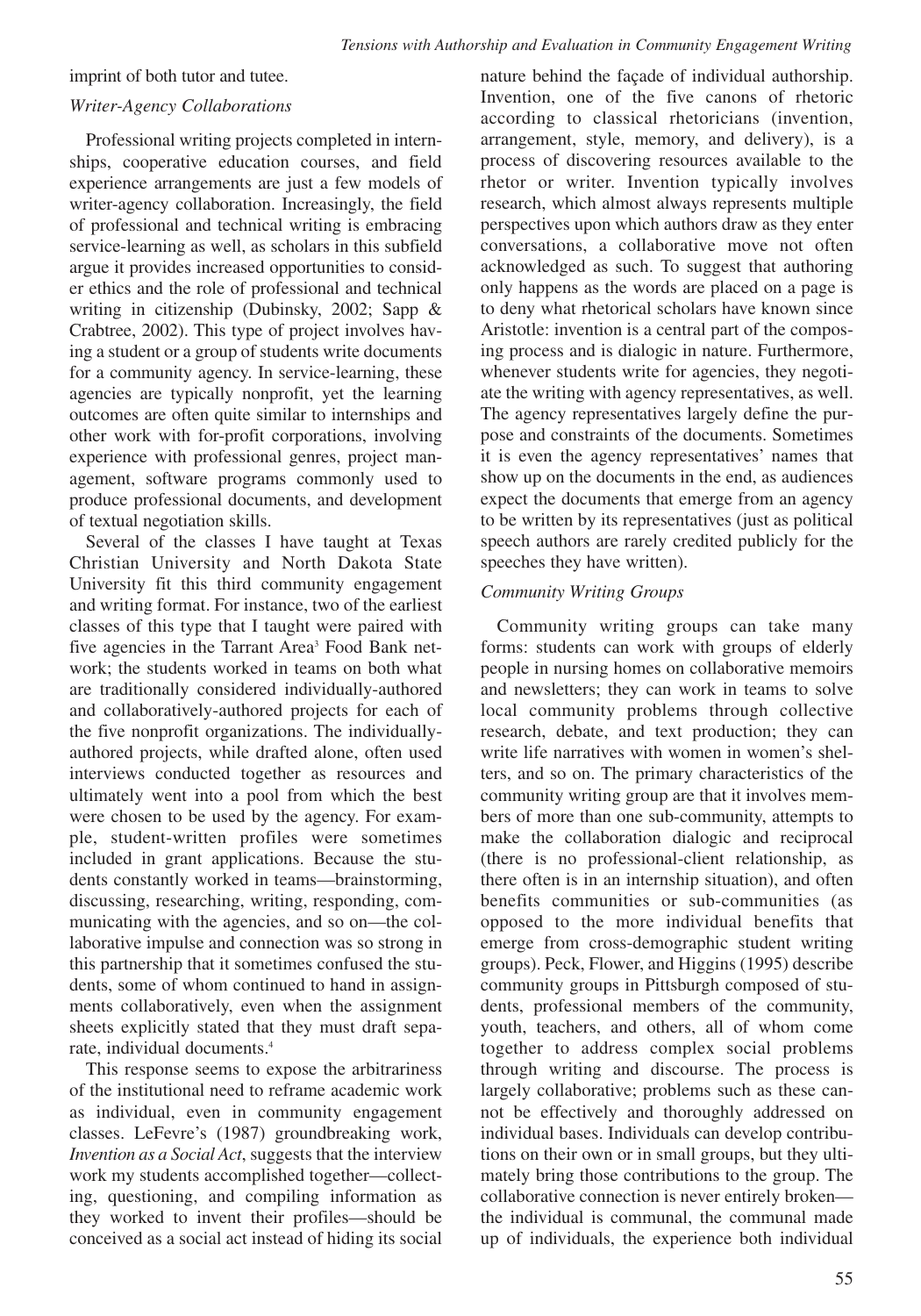#### and communal.

The variety represented by these four writing models makes them adaptable to a variety of pedagogical goals and teacher strengths, the flexibility to remain within institutional constraints while moving beyond the academy in terms of activity or activism, and the room to fulfill the complex learning needs of students. However, the models are not without conflict. The more overtly collaborative pedagogies must reconcile their place in the academy, where individual authorship is asserted as the norm, while the less collaborative ones fit poorly into the broader community in their impulse to adopt the "logic of cultural mission" or "charity" (Flower, 1997, pp. 97-98) and to establish distance between academic and community conversations. The more collaborative models of authorship in community engagement tend to be those most suited to the community engagement ideal of reciprocity. If writing instructors in any discipline believe even partially in the social-constructionist theories Miller (1993) invokes in the epigraph—theories that assert the individual is shaped by the social and vice versa—we must admit writing is much more collaborative than we often have acknowledged in our courses and institutional structures.

# Authorship Tensions in the Community Engagement Class

In the previous section, I highlighted several community engagement writing models commonly used in higher education. I began to suggest the complexities of attributing authorship in community engagement classes and attaining proclaimed pedagogical outcomes when navigating conflicting authorship structures. In this section, I would like to further flesh out these tensions. An awareness of the institutional structures and discourse community norms coming into contact in these classrooms will help community engagement practitioners anticipate potential challenges, shape their rhetoric carefully, and help students explore their assumptions regarding authorship and ownership or sharing of knowledge in and across communities.

*Writing for self and teacher can be in conflict with the community engagement principles of reciprocity, cross-cultural communication, and seeing text as social action*. Students are familiar with writing for themselves and teachers, as it is the primary type of writing they have done in the past. While students may always have written in dialogue with their friends or things they have read, the perception of single authorship is strong. Grading or otherwise evaluating writing done apparently independently is the norm in higher education; thus, what Deans terms "writing about the community" projects place little additional grading strain on the teacher than might occur in any new assignment (2000, pp. 85-109).

While grading might seem relatively straight forward because it involves assigning value to documents created by one student, familiarity with the writing conditions may lead some students to go through the motions, writing what they perceive the teachers want because teachers continue to hold greatest authority in this model, and grades remain the most obvious stakes evident in the process. Most who ask students to write journals and research papers based on community experiences hope that the students might become more sensitized to others' experiences through what they see and hear in the community combined with the reflection involved in journaling. However, a sense of the autonomous self, reified by the seemingly individual authorship presented in this type of assignment, may lead to objectification of community members, developing in Buber's terms an I/It relationship rather than an I/Thou relationship (1970, pp. 31-33). Maintaining impenetrable walls of self prevents I/Thou relationships in which individuals see each other as subjects rather than objects. Flower (1997, pp. 97-98) ties the results of this objectification to the "logic of cultural mission" and other scholars question the charity implicit in doing work at an agency without understanding the root causes of the problems that make service agencies necessary (Dubinsky, 2002). Those with whom the students ostensibly work in homeless shelters, women's shelters, literacy centers, food banks, nursing homes, and other community agencies are observed or held at a distance by the circumstances of the work and assignments. This does not mean that connections never occur, but they are not deliberately fostered in many projects; the relationships are not as carefully fostered by the pedagogy as might be ultimately desirable. If the students are not already prepared to see the community members as contributors to their learning or part of the dialogue into which their writing enters, simply putting them into a new environment and asking them to write about it may only minimally change their outlook and deepen their understanding of the world around them.

*Cross-demographic student writing groups may foster reciprocity through interactivity, yet the textual authorship most often remains singular in appearance and evaluation*. While cross-demographic collaboration is slightly less common and therefore less familiar to students, most students have worked in some type of project peer group. In fact, some classroom composition pedagogy overtly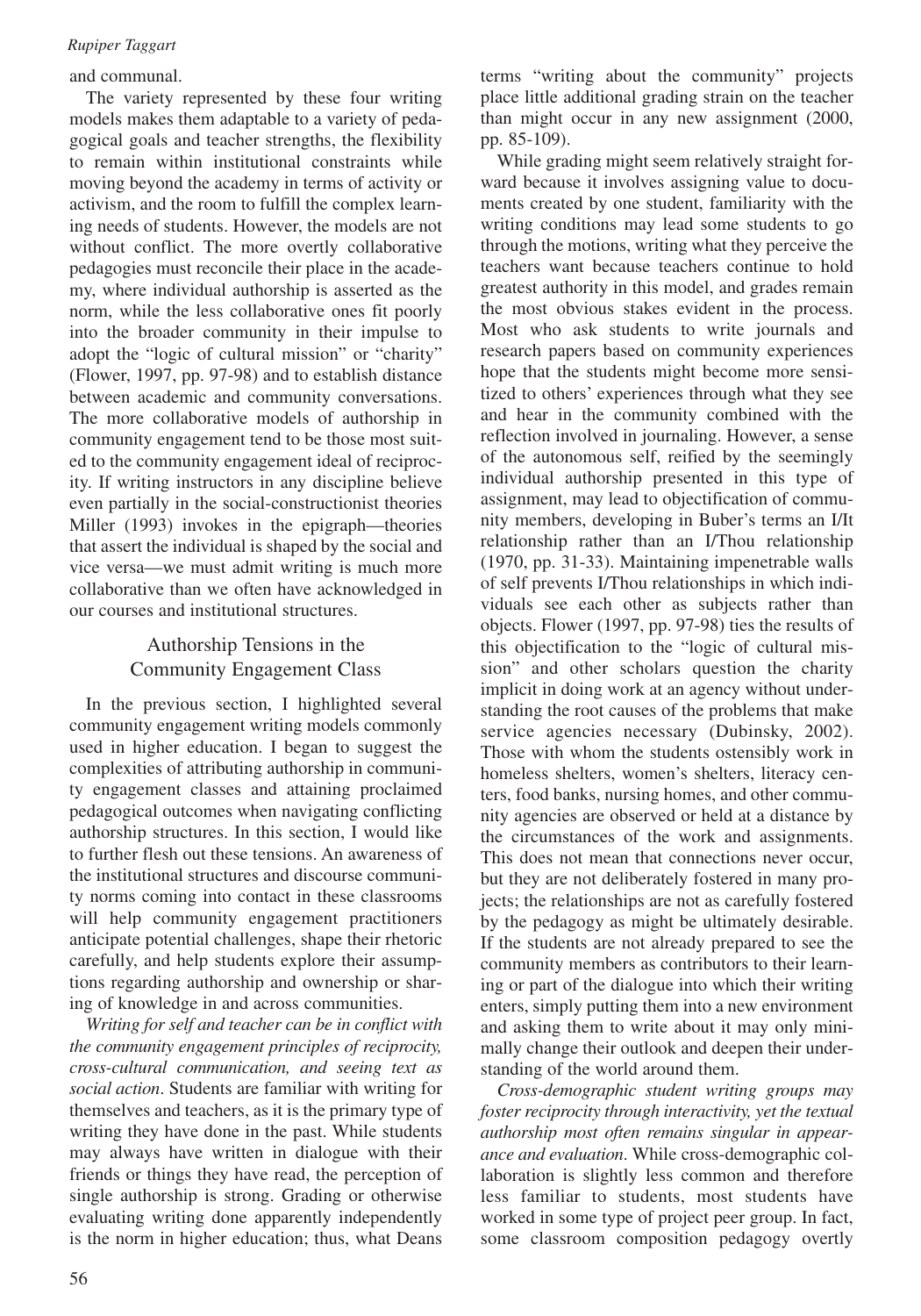labels peer response groups as collaboration. However, the collaborative practice of this pedagogy is often partial and subverted. It often does not fulfill Lunsford and Ede's call for a "pedagogy of collaboration, one that would view writing as always shared and social; writers as constantly building and negotiating meaning with and among others; and evaluation as based at least in part on a 'range of selves' and on communal efforts" (1994, p. 438). Instead, students come together to improve texts that will always bear one name (the symbol of ownership in a copyrighted world) and be assigned a grade that will only affect one member of the group. They may share ideas fairly freely and try collaborative language in the group, yet they shift back to individual language and the ethics of ownership when they leave the group, identifying subtly what savvy rhetors they really are (Spigelman, 2000). Though a student may get aid in invention, organization, and proofing (all forms of co-authoring), she will rarely be challenged by classroom procedure to see the collaboration as fully legitimate—the grade usually frames her primary viewpoint on the process.

In cross-demographic student writing groups, there is a clear common ground held by the participants even as their differences are highlighted. Even when the partnerships are cross-age or involve a mixture of socioeconomic groups or some other element of diversity, sharing the status of student helps to familiarize the participants in such projects. The possibility for identification with the community partner may help to facilitate collaboration. However, most of these projects, again, do not foreground collaboration. The texts in student-student partnerships tend to remain in the possession of one student, with the other student(s) participating in invention and/or revision. I agree with LeFevre (1987) that collaborative invention is productive and legitimate. What I am suggesting is that this collaboration is subverted when the student of record is assigned a grade as though this were an independent project. As with peer response, students sometimes resist feedback, believing that their own work will be tainted, derivative, not theirs, if they take others' advice.

*Writer-agency collaborations are necessarily collaborative and cross institutional lines; therefore, the collaborators are shaped by very differing institutional circumstances, purposes, and authorship structures*. They are sometimes unable to see each other as fully collaborating; even when they do proceed in good faith as collaborators, their differing priorities and text development patterns may conflict. One tension when students, either individually or in teams, write documents for community representatives or agencies lies in the authority for advice regarding the documents; should the students listen to the instructor, the one who will ultimately assign the grade, or to the agency representative, the one who will use the document? Or are they supposed to be "original" and "independent" thinkers who do not slavishly obey either stakeholder's directions? To what extent do students retain some authoring power in this type of writing project?

From a purely rhetorical standpoint as regards the document, it seems that the student should respond to the primary audiences for the document, the community representative, and the audience the representative has designated. However, savvy students recognize that teachers may have priorities that extend beyond the community representatives' notions of a successful and effective document. In a recent study of two technical writing courses in which students write for community organizations, Taylor (2006) suggests that rarely do teacher, student, and community member criteria line up. Faced with filling a teacher's requirements or a community member's, many students will revert to their own institutional standards because the grade is still a powerful motivator, thereby re-privileging the academy and its representative (the teacher).

Also, a real challenge emerges when the community representatives, attempting not to overly tax or abuse the students, express delight in a document that clearly will not do the work they wanted it to do. The students have received a positive response from the representative, yet the teacher recognizes the document's flaws. In this sense, the students are usually highly aware that they are not the only ones in control of a document, that they are not fully autonomous authors. However, they may be unsure with whom they are collaborating more. Also, they will likely perceive the collaboration to be hierarchical. Their voices may seem to carry very little weight and they may fall into the difficulties of ghost writing: trying to put on someone else's persona in the writing. A pair of students composing a letter announcing a new service of the local March of Dimes initially felt the task of writing a letter would be quite simple. However, they quickly found that trying to write as the director of the organization was a greater task than expected. They were comfortable working with each other and the director, yet each word choice became a laborious process of considering whether the director would say this or that, make this choice or that. However, once they realized this dilemma and discussed it with the director, with the instructor, and between themselves, they found this an intellectually interesting and challenging task.

Conversely, when an agency representative does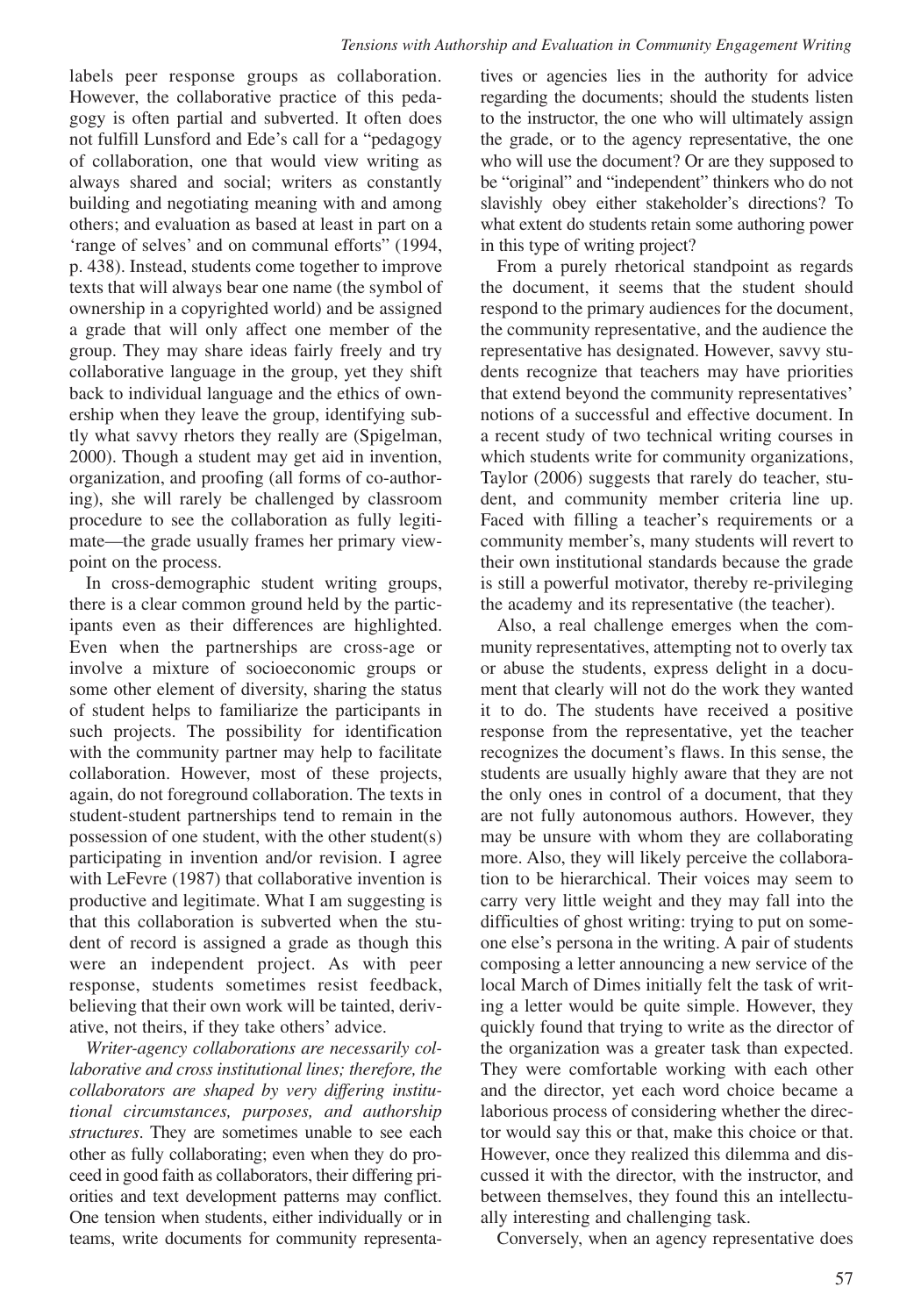not see him or herself as a fully collaborative partner in the process, the students' sense that authorship is individual is likely to be reinforced and the goals of community engagement thwarted. Graduate students involved with a local agency experienced just such disorientation in their work. They were highly competent and excited about working collaboratively to produce useful documents for the agency. The community representative, though he expressed directly to me, the instructor, that he would be available and willing to work with the students, simply sent them off on a task with little direction and was largely unresponsive to their requests for information, guidance, and feedback. In this case, the students were collaboratively-oriented while the community member was either less clear what that might look like or less available than he first expressed.

*Community writing groups' clear advocacy of collaboration, reciprocity, and dialogism are undermined by the prominence of the individual author in students' lives.* Through "intercultural inquiry" and "rivaling" practices,<sup>5</sup> participants in community writing groups at the Community Literacy Center in Pittsburgh attempt both to bring their localized expertise and perspectives and hear fully the expertise and perspectives of others on the way to negotiated meaning. In theory, this type of community engagement exemplifies principles of collaboration, reciprocity, problem-solving, and respect for differing expertise. However, little is discussed in the scholarship surrounding this project regarding evaluation of written products. What struggles do participants have in sharing knowledge and balancing the tandem demands of community problemsolving and academic learning/credential earning? Students have been trained by academic culture to see texts as individual products and know that grades are based on individual performance; it is in part out of this situation that student complaints about group work emerge. The students who are able individual authors and succeed in this system do not want to either "carry" or "be brought down by" others. A syllabus for a related community literacy course at Carnegie Mellon reveals language reinforcing the notion of individual authorship ("turn *your* ideas into action") and even a sense of hierarchy that signals greater levels of authority in the college participants ("we will mentor a group of 9th grade students") (Flower, 2004). On the same syllabus, collaborative projects are described, collaborative conversations assigned. I offer these examples not to suggest that the community literacy project in this course is not valid because it seems to display the language of individual and collaborative authorship. In fact, Flower's community projects are considered widely to be some of the most carefully and thoughtfully conceived. What I am suggesting is that this type of project inevitably brings disparate discourse communities and disparate goals together. Teachers and students in community engagement courses should be aware of the rub between academic authoring for grades and credentials and community authoring for problem-solving.

### Authorship Is Historically Neither Static Nor Monolithic<sup>6</sup>

To understand the authorship issues raised by these pedagogical models, it is valuable to turn an eye toward the history of authorship. Academic practices participate in this history—even justifications of method are often based on historical precedence. Space permits only a casual glossing over of these influences now; nevertheless, one can see gross shifts regarding the dominant mode of authorship: at times the individual seems to reign supreme; at others the individual author virtually vanishes; and all of the time authorship is more complex than individual, collaborative, or collective. Thus, now, when the idea of individual authorship, influenced heavily by copyright law, carries so much weight, it is somewhat hard to imagine authorship as largely or always collaborative, yet much writing is still accomplished collaboratively. I offer this history, not only to indicate from where our institutional practices have come, but also to highlight alternative explanations of authorship upon which to build. It is a truism that the reason for history is to build on positive experiences and to avoid repeating negative ones. I do not seek to demonize individual authorship, but to caution academics about the complexity of authorship in their classroom discussions and practices. This caution is particularly relevant to community engagement, since it is inherently communal—community and collaboration are at the core of the educational experience in these classrooms.

Looking as far back as rhetoric's forefather, Aristotle, we see that classical rhetors produced both oral and written documents (as this period brought with it the advent of writing as a technology)7 largely for civic purposes. Those who were able to wield words proficiently were landed, moneyed, educated men—individuals who saw themselves as part of a larger whole, the democratic nation-state of Greece in particular (Bizzell & Herzberg, 1990; Kennedy, 1994). Greek and Roman rhetoric thus could be considered a collaboration of relatively autonomous individuals in the interest of the nation-state. Furthermore, *mimesis*, a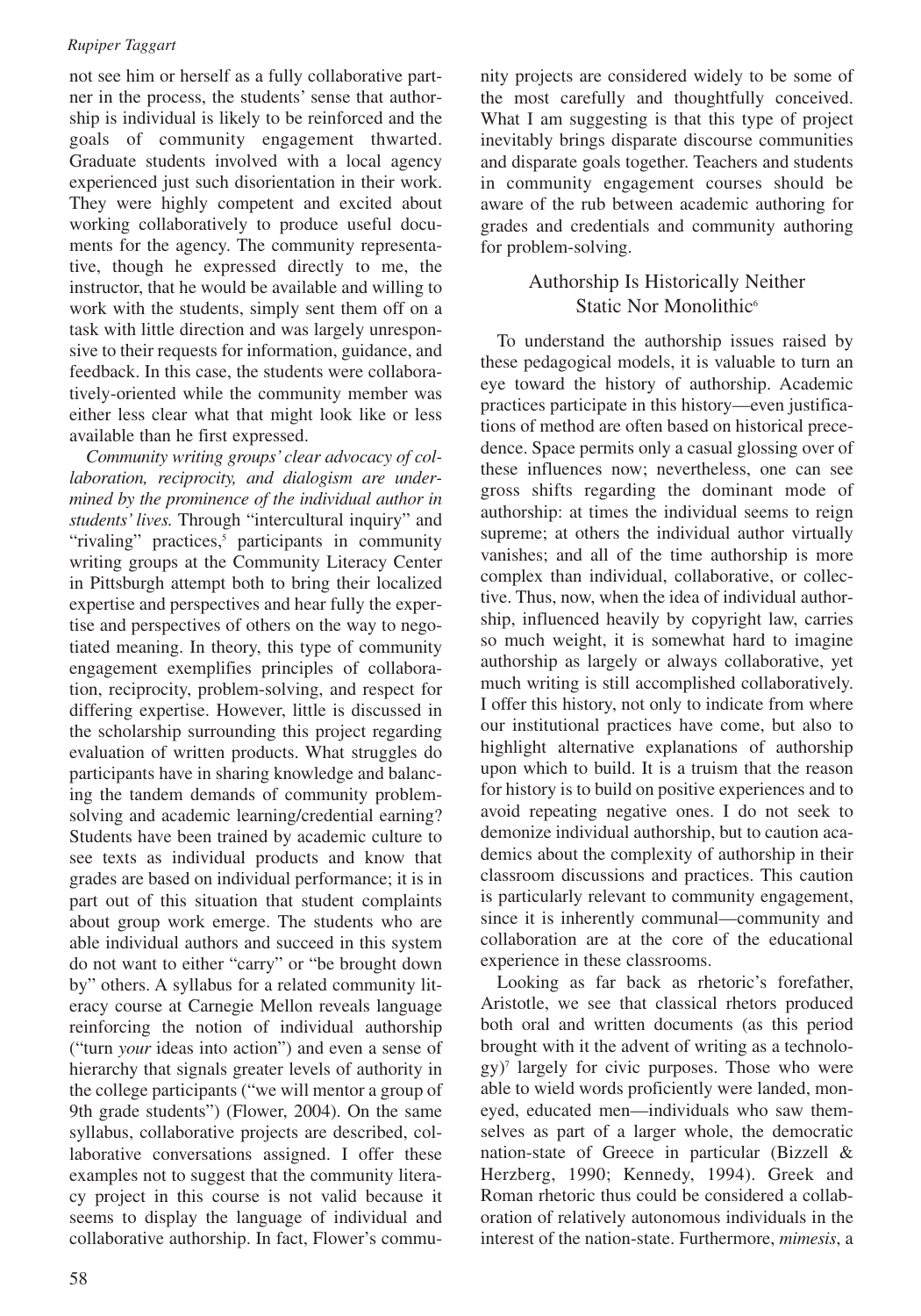teaching strategy based in imitation, encouraged students to begin their rhetorical training by mimicking the masters and gradually developing techniques and styles divergent from, but related to the models. While the notion of "masters" suggests an element of "originality" or singular skill, the imitation strategy suggests newly trained speakers necessarily collaborated with the masters in developing rhetorical technique. The model is both collaborative and individualized and conjures the image of language as a "tissue" in Barthes' (1977) sense. Speakers weave together what is best about previous speeches into a variation that is their own.

As Woodmansee (1994) identifies, the ensuing Middle Ages and the Renaissance found authority in derivation, in resting on the laurels of one's predecessors and, therefore, collaborating with them (p. 17). Because of the church's dominance in the Middle Ages, text production rested with religious scribes, who seemed simply to copy texts. However, that copying was often accompanied by the creation of marginalia, artwork, and even some unintended alteration, all contributing to enhance or change the meaning of the handled texts. No single author was named on the final product; therefore, ownership of the knowledge therein remained attributed to spiritual or communal sources and did not fixate on single authors. Ross offers this overview of the twelfth century perspective on authorship: "Knowledge is by definition communal, just as authority is by definition external and resistant to privatization; all experiences that derive merely from the self are diversions and deceptions" (1994, p. 236). The Renaissance commonplace book is another obvious example of collaboration, since it encouraged the open "stealing" of other's words (note how my cultural standpoint inclines me to use the language of ownership even here). The commonplace book was filled with quotations that could be used at will to indicate knowledge and culture and to speak eloquently. Renaissance drama, too, favored collaboration. Whole companies contributed to the authoring and production of a play.

The collaborative and collective impulses of the medieval and Renaissance periods began to shift, however, with the commodification of text and desire to control the producers of text. The sixteenth century ushered in the use of patents to ascribe ownership of printed texts; though authors were still not perceived as owners of the products of their labor, this ownership precedent contributed to the ultimate development of copyright law (Feather, 1994). Patents made books commodities. In the late sixteenth and early seventeenth century, the Stationers' Guild was developed to track down libel, heresy, and slander, working for the monarchy in Britain to determine responsibility for text

that was dangerous. If texts were truly collaborative or abstract ideas that could be owned by everyone, how could culture control such a powerful tool? Copyright laws, first granting ownership to authors (in word if not in fact) by the Statute of Anne of 1710, were perhaps even more influential than the Romantic notions of genius perpetuated by Wordsworth, Coleridge, and other like-minded authors, though it is the Romantics that typically become emblems of individual authorship.<sup>8</sup> Once authors were made owners of their intellectual labor, free exchange of ideas in its purest sense was legislated out of existence and much more authority was placed in the hands of individual authors.

Later, the Romantics perpetuated individual authorship notions, making them seem mystical or spiritual rather than economically driven: Coleridge's dream of Kublai Khan (1816) is just one instance when "genius" seems mysteriously to visit the author (and just as mysteriously lead the author to forget, it seems). Writing for the Romantics was not so much a learnable skill as divine intervention with the few; only the inspired could truly write. Once sacred, it becomes difficult to rationally challenge a concept. The combination of economic muscle and high culture idealism created a firm place for individual authorship as the reigning model.

Finally, postmodern theory returns collaboration, if not to the fore of popular culture, then at least to intellectual primacy. For instance, Foucault (1969) tells us that authors function in name to represent their thought and even whole fields of knowledge: Karl Marx's name is invoked as "Marxism," a term that represents theories that may stem from Marx's work but have clearly moved beyond anything he wrote or said in his lifetime (pp. 896-897). Marx is thus a "founder of discursivity" or a "transdiscursive author." Postmodern theory also tells us that the author may, in fact, be less influential in the creative act than the reader, who becomes the "author" through interpretation (Barthes, 1977). The text only has heuristic meaning. Even in the wake of such radical theory, however, copyright and Romantic notions of authorship drive pedagogical practice, partially because of culture's slowness to change in response to theory, and partially because of the real economic concerns for authors and publishers that would accompany the banishment of copyright law.

Most recent authorship theorists agree that single and collaborative authorship are viable concepts of writing, simply representing differing theories of language (e.g., Woodmansee & Jaszi, 1994; Ede & Lunsford, 1990). The critique is that concepts of collaborative or collective authorship have been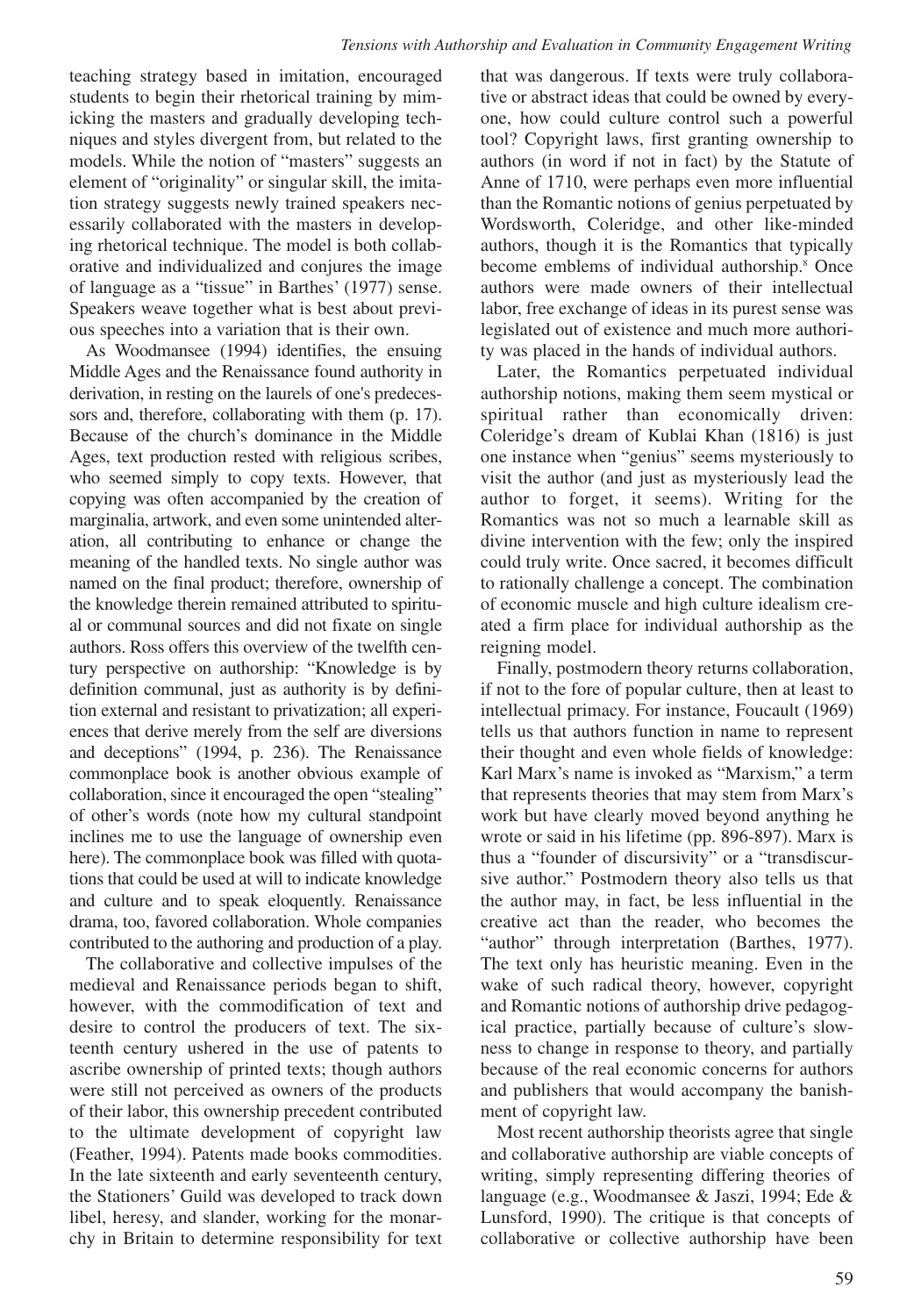overshadowed, particularly in the academy, by the language of genius, springing spontaneously from the minds of individual authors and commercial concepts of ownership. In terms of purely sensory experience, physically, we often seem to author alone. Perhaps this contributes to keeping individual authorship the dominant concept of authorship, leading us to teach individual "authors." However, after much research, Lunsford and Ede (1994)

feel confident in saying that the traditional model of solitary authorship is more myth than reality, that much or most of the writing produced in professional settings in America is done collaboratively, and that, in fact, much of what we call 'creative' writing is collaborative as well, though it almost always flies under the banner of single authorship. (p. 418)

### How to Reconcile These Tensions?

As much as I would love to offer it, there is no easy fix regarding the dilemmas of being pulled by divergent cultural forces. To make collaborative writing more prominent in our educational tapestry, we would have to rip from the fibers of society threads that lead to our bias toward individual authorship (one of the first threads to go would probably have to be our present system of grading), and interweave more generously threads that lead to collaboration. However, I am not convinced that is necessary since, as history suggests, authorship has always to some extent been both individual and collaborative. Several years after initially encountering the student confusion and my own tension in a community-based writing course that stimulated my thought about these issues, my pedagogy has changed fairly radically. As a result, the tensions are far fewer and what tensions we do encounter as a class often become productive for learning about writing and raising questions to improve the community-based projects. Thus, there are areas I would like to suggest where instructors can make improvements in the classroom to more accurately represent the complexities of authorship and help students see the roles individual and collaborative authorship play in various discourse communities.

My primary suggestion is at the core of this entire article and has the most cross-disciplinary promise; it is the one that has made the most difference in my own community-based classes: imbue the writing environment throughout the semester with the sense of knowledge as simultaneously individual and communal by explicitly discussing the nature of written knowledge in discourse communities. One way to encourage this is to talk with students about the contingent nature of discourse communities and the communal way lan-

guage changes and is defined (Rorty, 1979). The discourse community conceptual frame helps to situate apparently individual efforts within communal and collaborative settings, and may foster a more sophisticated notion of authorship as a process of rhetorical negotiation.

For instance, as early as week one, teachers might introduce the concept of a discourse community by talking about how the class is a community with its own typical texts, conventions, topics, and shared assumptions. In the present class in which I assign regular community-based writing projects, I use Deans' (2003) *Writing and Community Action*, which offers a section, including readings, focused on discourse community differences. While having these readings is helpful for enhancing student understanding, I suspect a teacher in another discipline who didn't want to add on a writing textbook could work productively from Deans' definition of discourse community: "A *discourse community* is a group of people who are unified by similar patterns of language use, shared assumptions, common knowledge, and parallel habits of interpretation" (p. 136). Students come with quite a bit of knowledge about what it means (a) to be students in general and (b) to be students in their chosen disciplines. They can help to lay out the assumptions they bring with them about how a class is a community and this can provide a basis for discussing the particulars of the community being built in the class. During this discussion the class can even focus on what it means to be a writer in a classroom environment, the kinds of constraints put on writers in this context, and how students deal with those constraints all the time (they are not free to be genius authors away in their private garrets, totally in control of their writing decisions, even though they might desire this idyllic "freedom"). Even in a discipline in which the writing is not the central content of the course, talking about the class as a discourse community offers instructors an opportunity to talk about disciplinary expectations such as citation practices, kinds of knowledge the discipline values, and even vocabulary the instructors hope the class shares as a baseline for doing the class work. Instead of these constraints being presented as apparent rules subjectively imposed by the instructor, students are encouraged in this model to understand language as situated within communities and affected by multiple forces reasonable to supporting human communication. The syllabus, too, might become a primary object of the discussion, as the syllabus is a manifestation of the class as a discourse community. The syllabus is not just controlled by the teacher, but is informed by institutional require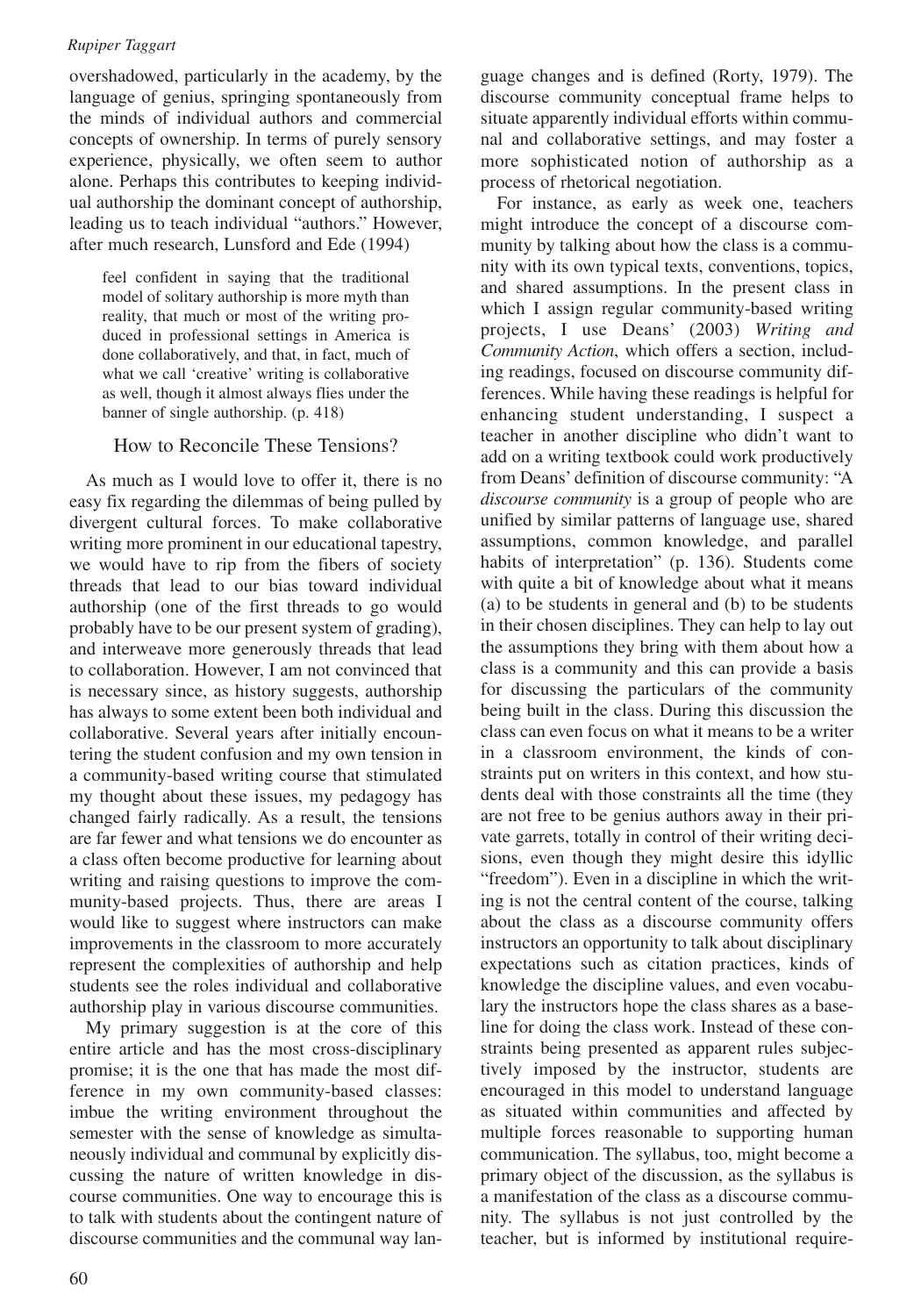ments and the ways past students as an audience have responded to the syllabus. It, too, is a negotiated text not fully in the control of a single author. All of this early analysis is a way to talk about writing as negotiated.

When beginning the community-based project, I use a similar approach: the students and I discuss how the discourse community has now broadened and try to anticipate which patterns of communication, shared vocabulary, shared assumptions, and so on the community members might and might not share with us, developing questions to ask and thinking about texts it might be useful to see to understand writing in this environment. Before project contracts are developed and while students are coming to understand the general nature of the assignment, they reflect both in class (small and large group discussions) and in daily writing assignments on how to bridge those differences. Instructors can ask students to think about the extent to which they will control the writing and to what extent they will need to listen to and integrate other stakeholders' visions, goals, and perspectives. This also allows the class as a whole to develop strategies for dealing with collaborative conflict.

Throughout the project preparation stages, I encourage the students to think of planning and prewriting as a negotiating time to determine how to balance agency needs and concerns, audience needs and concerns, their own and the class's learning goals. In *Writing a Professional Life*, Savage and Sullivan (2001) offer portraits of professional or technical writers working in varied professional settings, similarly struggling to balance the concerns and requirements of various constituencies. While I have not yet assigned readings from this text in undergraduate classes, graduate students participating in field experiences and in masters' level classes on community engagement have read the text and found it useful for highlighting the authoring challenges of these kinds of projects (the text is written in narrative form and is nicely suited to undergraduate study). From this collection, I particularly recommend Hile's (2001) "I've been working on the railroad: Re-vision at BNP Railway," as it attends centrally to authorship issues. Hile had to learn to give up some control over the text to ensure that those who would use it had enough input. While students probably will not take on the authoritative consultant role Hile does, they might be able to discuss how they can work to hear the concerns and requirements of the agency for or with which they write. Having students interview people at the agencies about the nature of writing in the agency representatives' work lives might also reveal the vastly differing conditions for authorship that exist from one discourse community to another.

There are several other times in the project cycle when negotiation returns to the fore. When agency representatives come to class to talk about writing projects or when students first talk with their community partners about their roles, the group might come to that discussion with a list of what they anticipate to be most important about the project, in terms of gauging its success. Instructors can take direction from Taylor's (2006) work tracking teacher, student, and representative perceptions and try to list these more explicitly than may be common in such partnerships. Asking everyone involved to list two or three things they believe will make a project such as this one a success will continue to make evident authoring assumptions that might otherwise cause consternation when grading occurs. As a teacher, I might list effective project management on the students' parts, student reflection that indicates a growing understanding of the nature of professional writing, and a product that fulfills most, if not all, of the representatives' expressed needs. Students often struggle in these early stages to identify clear goals, but many will suggest that they want to write a document the agency can use; some talk about having a team that works well together. Agency representatives have goals they bring to these discussions, and this allows them to enter into a discussion with the students and teacher rather than simply presenting and leaving, which suggests that they have total control over the shape of the project, or at least forestalls discussion.

Another common method of formalizing relationships and clarifying goals for communitybased writing projects is the project contract, which is also sometimes termed a project plan/proposal, or "letter of understanding" (Bowdon & Scott, 2003, pp. 103-119; Deans, 2003, pp. 352-54; Watters & Ford, 1995, pp. 41-44). Contracts typically include outlining the nature of writing, research or other tasks; planning the methods for collaboration; and proposing standards of excellence, from the agency's, students', and teacher's perspectives. Contracts are not foolproof in terms of eliminating ambiguity and supporting effective collaboration, however. Sometimes the professed goals and criteria that emerge in the planning stages are not the criteria applied in the end (again, Taylor's (2006) study shows how these criteria are in flux throughout a project cycle). However, at least it is generally clear in the process what roles the agency representatives will play in shaping the projects, the roles students plan to assume, and possibly (though this is not a common feature of contracts I have encountered) how the teacher will participate in "authoring" or controlling the text.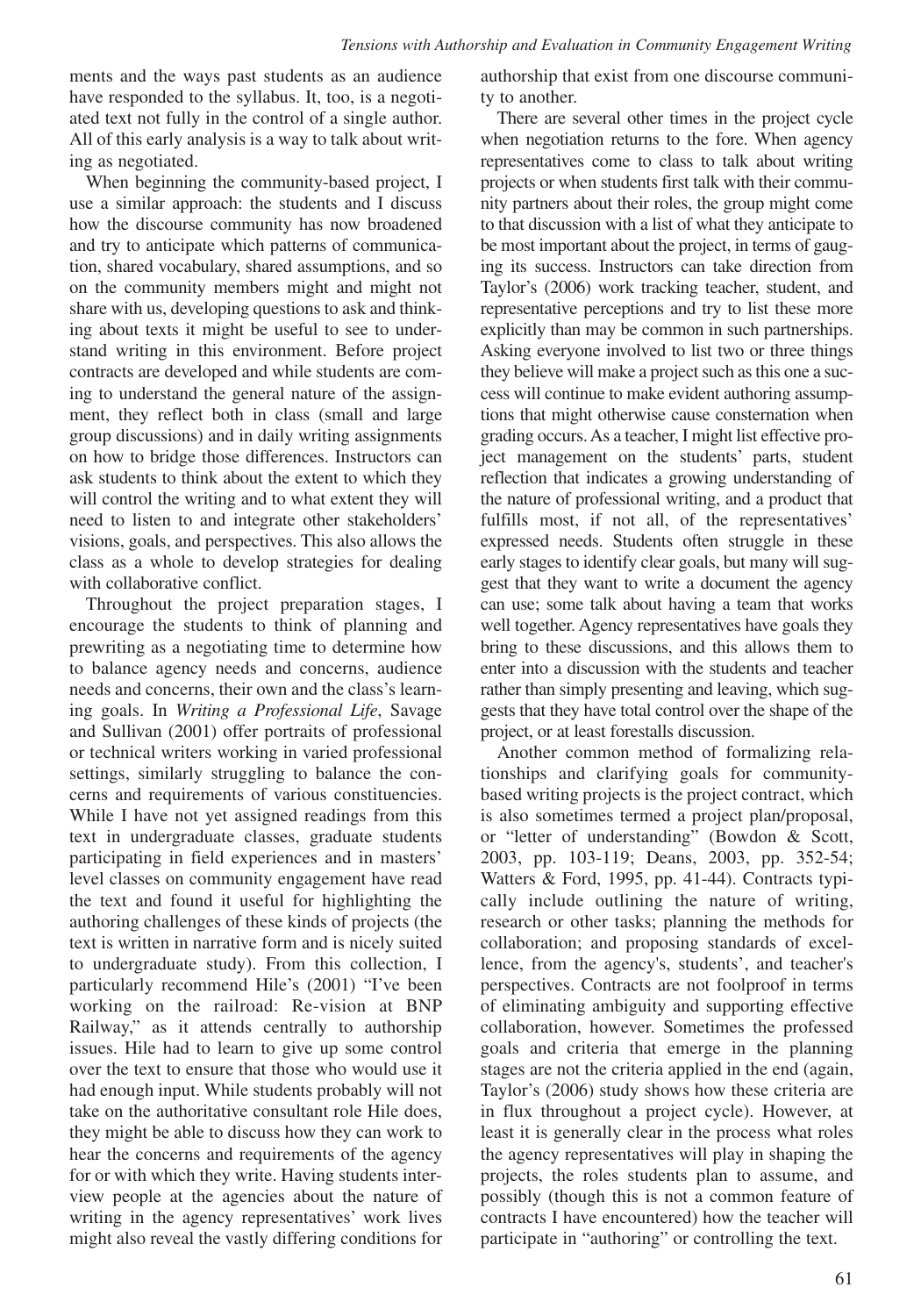When grading occurs, it is easy for the academy to reassert itself as dominant player, and there is potential to revert to re-privileging single authors. Instructors need processes for evaluating collaborative work that acknowledge collaboration without micromanaging text and without allowing individuals to slide through without contributing. Some instructors remain reluctant to assign a single grade to all students of a collaborative team, so they ask students to identify which sections of a text are theirs and which contributions by others with whom they have worked. This is both time consuming and undermines genuinely collaborative work in which people work so closely that they cannot recall who said what and when. Dewey might call this a "mis-educative" experience (1938, p. 25). Some teachers are now turning to project management software to help students accomplish challenging collaborative tasks. The motivation for using the software sometimes seems to be as much about accomplishing complex tasks and keeping them organized as it is about seeing which students do which work. However, the individualizing act of tracking who does what and when may reduce the possibility for what Lunsford and Ede call "dialogic" collaboration, the kind of collaboration that involves all participants in dialogue about virtually all or all decisions made as a collaborative project is undertaken (1990, p. 134). An instructor who asks students to use tracking software might combine this management tool with a project log that asks students to reflect on the collaborative process by reviewing the tracked changes and talking about negotiations, productive moments, things that stalled the project, and teamwork to overcome conflicts or blocks.<sup>9</sup>

More productively than reverting to the instinct to track individual contributions, I suggest pulling together several techniques commonly used for collaborative projects that seem synchronized (when combined) with a less individual-centered authorship theory: student self-evaluation, agency representative supervisor reports, and teacher product evaluation. In this model, students reflect on the project product, their contributions to the project and effective functioning of the team, overall effectiveness of the team, and things they would do differently in a future project. Agency representatives report on students' professionalism, project management, and the overall product. Teachers, then, balance the information from the various individuals with their own evaluation of the product. And they do so with the eyes of someone informed at various points in the process about student and agency goals and sense of the project success.

As we continue to consider the dynamics of

authorship, community engagement, and assessment in our classrooms, we should also heed the warnings of colleagues such as Flower (1997), Cushman (1996), and Hessler (2000a & b), among others, who analyze the language of community engagement. In the language of this educational innovation lie the assumptions of its practitioners. Are students positioned as autonomous "service providers" or as collaborative "partners"? How do we introduce the idea of community work to the students in our classes? If we change our evaluation practices without understanding our assumptions about the community authoring in our classes, we accomplish little. Beyond helping students to have a more complex understanding of authorship and the possibilities for cooperation, they may come to see the academy, as Day and Eodice (2001) did, as a more "emotionally supportive atmosphere" for learning, removing some of the emphasis on one-upping, one against the world, each person for him or herself (p. 2). At the core of my argument is that no single tool will transform a classroom into a place where students do not also feel this pull. Opening our eyes to the ways in which institutional structures come into conflict, and structuring and inviting discourse about these issues between and among stakeholders and across institutional lines, is the basis of my tentative "solution" to this problem. Offering a view of authorship history in relationship to communitybased learning and highlighting the issues that now surround us as we teach community-based projects will help us to be more aware as we structure assignments; it will provide us with language that reflects authorship's complexities instead of suggesting through our presentation and organization of projects that the tasks are entirely individual *or* entirely collaborative.

### **Notes**

<sup>1</sup> Like Brooke Hessler (2000b), I prefer the term *community-engagement pedagogy* to *service-learning* because it is more expansive and inclusive of a wide variety of campus-community interactions that involve learning. Also, *community engagement* is preferable to *service* because it avoids the cultural associations with the hierarchy of the server and the served and the history of *noblesse oblige*. The language of the pedagogy is truly powerful: when I used the language of service in my writing classes, I received resistance from students and a sense that they were forced volunteers; when I changed the language to community engagement and pre-professional writing, I more regularly discovered enthusiasm and motivation for the community work.

<sup>2</sup> A research visit to Johnson County Community College in Overland Park, KS, supports this statement, as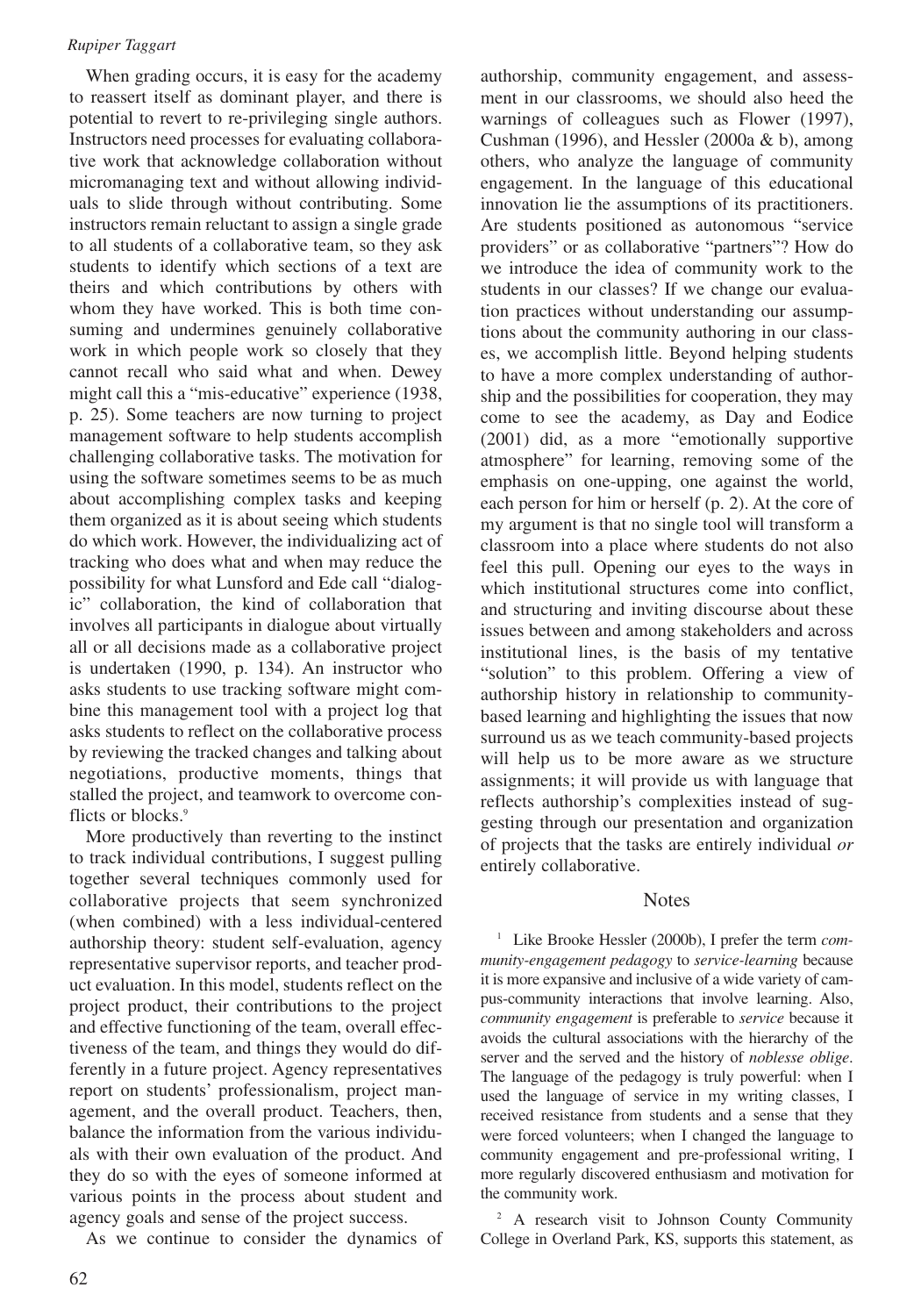well. In the interviews I conducted, I was consistently told that the writing used most often in community service courses at that college was the reflection journal.

<sup>3</sup> Tarrant County, which includes Fort Worth, Texas, is only a small part of what is designated as Tarrant Area. The Food Bank serves 13 counties and has approximately 260 affiliated agencies.

<sup>4</sup> The reason I insisted on individually-authored profiles stemmed from the grading and evaluation issues I discuss in this essay. It seemed at the time simpler to grade each profile individually, and the students ultimately saw it as *their* work, alleviating unease at "helping" others get a good grade or "being hurt" by others' perceived lesser abilities. There were two required collaborative assignments (i.e., the process is almost entirely collaborative) already built into the course. This assignment and the following one were meant to counterbalance the collaborative work, revealing my own unease with revealing all work to be collaborative in some way in a traditional general education writing course—what would people think?

<sup>5</sup> According to Linda Flower (1999), "intercultural inquiry is a search for understanding in the face of complex, open questions with no 'right' answer. It poses problems, seeks rival hypotheses, and constructs warranted, but revisable conclusions." Rivaling is a method of allowing for a variety of viewpoints about a problem, often apparently in conflict, to emerge in a community dialogue like the ones held at the Community Literacy Center. See also Flower's 2003 article on intercultural rhetoric as a method of addressing difference and negotiating meaning in response to difficult cultural questions.

<sup>6</sup> Though I have chosen a period analysis here, it is not only time or *kairos* that defines the nature of authorship. For instance, virtually throughout history, clergy have had a much more collaborative or open notion of knowledge; individuals do not need to own their language to survive in this profession.

<sup>7</sup> See Walter Ong's *Orality and Literacy: The Technologizing of the Word* (1982) for more on writing as a technology that changes the nature of language use from oral to literate, leaving secondary orality and vestiges of orality he calls oral residue (p. 115).

<sup>8</sup> See Peter Jaszi (1994) for a more extensive treatment of copyright's influence on modern and postmodern notions of authorship.

<sup>9</sup> In the spirit of this article, I feel it is important to note that even my text is collaborative. This suggestion to analyze a tracked document was offered by a reviewer, whose feedback was critical to jump-starting my thought process.

### References

Anson, C. (1997). On reflection: The role of logs and journals in service-learning courses. In L. Adler-Kassner, R. Crooks, & A. Watters (Eds.), *Writing the community: Concepts and models for service-learning in composition* (pp. 167-180). Washington, D.C.: American Association for Higher Education.

- Barthes, R. (1977). The death of the author. In R. Barthes (Ed.), *Image, music, text* (S. Heath, Trans.). (pp. 142-48). New York: Hill and Wang.
- Benedict, K. M. (2004). *Empowering collaborations: Writing partnerships between religious women and scribes in the middle ages*. New York: Routledge.
- Bizzell, P. & Herzberg, B. (1990). Classical rhetoric: Introduction. In P. Bizzell & B. Herzberg (Eds.), *The rhetorical tradition: Readings from classical times to the present* (pp. 19-37). Boston: Bedford/St. Martin.
- Bowdon, M. & Scott, J. B. (2003). *Service-learning in technical and professional communication*. New York: Longman.
- Buber, M. (1970). *I and thou*. New York: Charles Scribner's Sons.
- Burke, K. (1973). *The philosophy of literary form: Studies in symbolic action* (3rd ed.). Berkeley, CA: University of California Press.
- Cooper, D. (1998). Reading, writing, and reflection. In R. A. Rhoads & J. P. F. Howard (Eds.), *Academic service learning: A pedagogy of action and reflection* (pp. 47- 56), San Francisco: Jossey-Bass.
- Cushman, E. (1996). The rhetorician as an agent of social change. CCC, 47(1). In L. Ede (Ed.), *On writing research: The Braddock essays, 1975-1998* (pp. 372- 379). Boston: Bedford/St. Martin's.
- Day, K. & Eodice, M. (2001). (First person)*2: A study of co-authoring in the academy*. Logan, UT: Utah State University Press.
- Deans, T. (2000). *Writing and community action: A service-learning rhetoric with readings*. New York: Longman.
- Deans, T. (2003). *Writing partnerships: Service-learning in composition*. Urbana, IL: NCTE.
- Dewey, J. (1938). *Experience and education*. New York: Collier Macmillon.
- Dubinsky, J. (2002). Service-learning as a path to virtue: The ideal orator in professional communication. *Michigan Journal of Community Service Learning*, *8*(2), 64-75.
- Feather, J. (1994). From rights in copies to copyright: The recognition of authors'rights in English law and practice in the sixteenth and seventeenth centuries. In M. Woodmansee & P. Jaszi (Eds.), *The construction of authorship: Textual appropriation in law and literature* (pp. 191-209). Durham, NC: Duke University Press.
- Flower, L. (1997). Partners in inquiry: A logic for community outreach. In L. Adler-Kassner, R. Crooks, & A. Watters (Eds), *Writing the community: Concepts and models for service-learning in composition* (pp. 95-118). Washington, D.C.: AAHE.
- Flower, L. (1999) "What is intercultural inquiry?" Handout. Center for University Outreach.
- Flower, L. (2003). Talking across difference: Intercultural rhetoric and the search for situated knowledge. *College Composition and Communication*, *55*(1), 38-68.